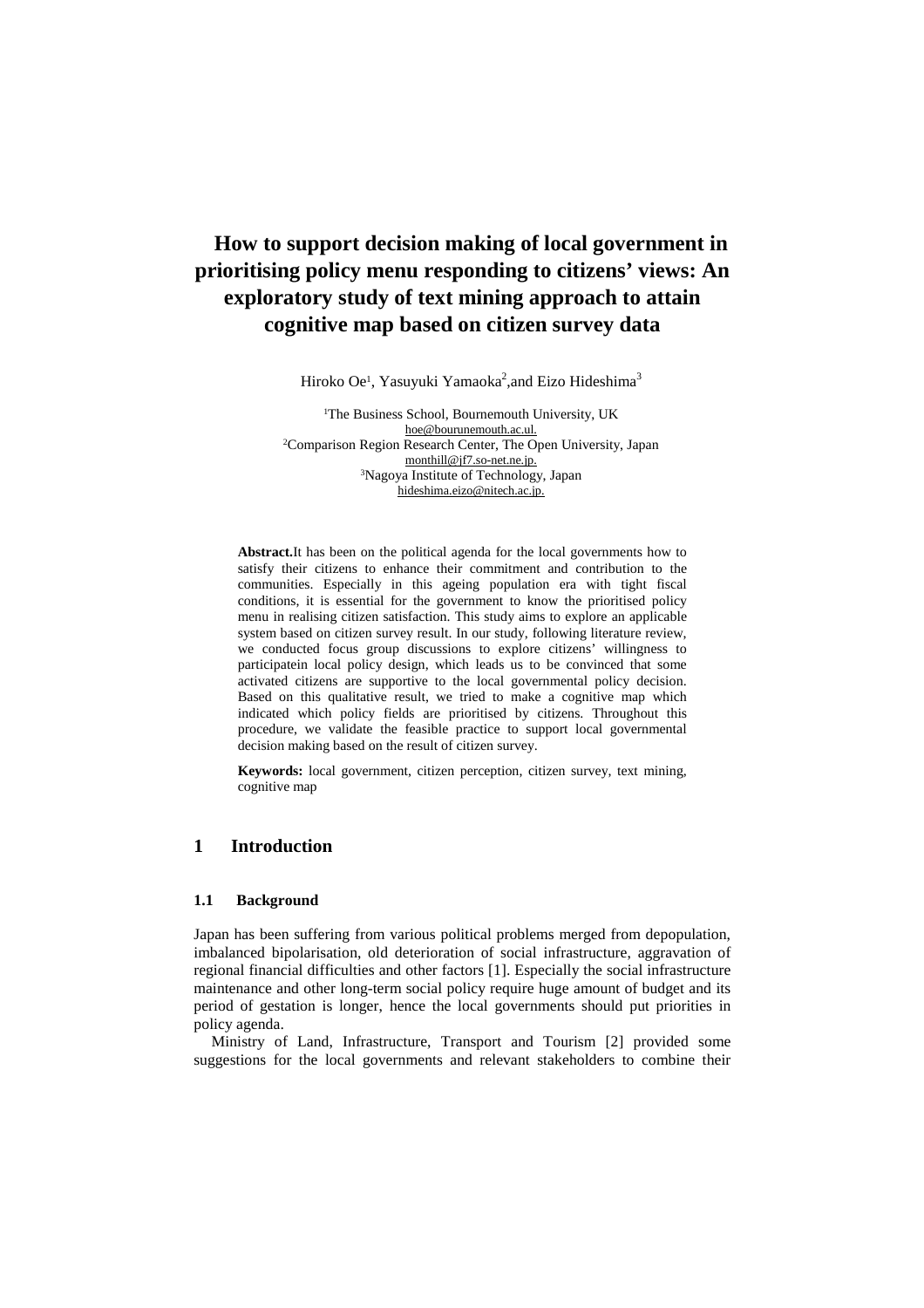resources to check the policy framework so that they can maintain sustainability in designing their communities, by enhancing citizens participation and contribution, responding to this, many governments have been trying to gather citizens voices via surveys to re-design their community managerial schemes. But still they seem to have difficulties in finding the antecedent factors in determining citizen satisfaction which could lead to their participation and contribution to the communities. This means that the budget expended to conduct citizen survey is not utilised which has been on the policy agenda for a while [3, 4].

The discussion which policies and public activities by the local governments are appreciated by the citizens and leads to the citizen satisfaction is missing [4, 5, 6, 7, 8]. Indeed quite a few local councils re interested in conducting citizen survey, however the best practice how to reflect its result in the real policy making phase are still under experiment [4, 5, 9, 10, 11]. This is the background for this study. Hence, it has been maneuvered to support governmental decision making through data mining, which indicates more effort in realising its favourable and effective outcome [12, 13, 14, 15, 16, 17, 18].

# **1.2Aim and Objectives of this Study**

The aim of this study is to find the feasible procedure for the local governmental decision making in prioritising policy menu based on citizen survey data. Hence, we, in the first place, investigate the citizens' willingness to support their local government as active participants by conducting focus group discussion (FGD) to depict essential views from citizen's intention to participate and contribute to their local governmental policy making. Based on the essence from FGDs, we build a cognitive map from the data of citizen survey to indicate potential pathway in prioritising policy menu. A cognitive map is built using a commercial text mining system which is affordable for the public sector rather than implementing a gigantic data analytical software. We expect from this reasonably designed two steps of data analysis to propose a realistic action plan for the local government to utilise the result of citizen survey, which means that the budget for the survey itself could be effectively valued which is another aspect for the good practice of local government [20, 21].

Hence, our objectives are:

a) to explore the citizen's perceptions towards local government activities,

b) to attain a cognitive map based on commercial text mining system,

c) to evaluate the effectiveness of the b) as a data mining to support local governments' decision making,

d) to present good practical implication for the local governments who have been seeking the best way in decision making of prioritised policy menu.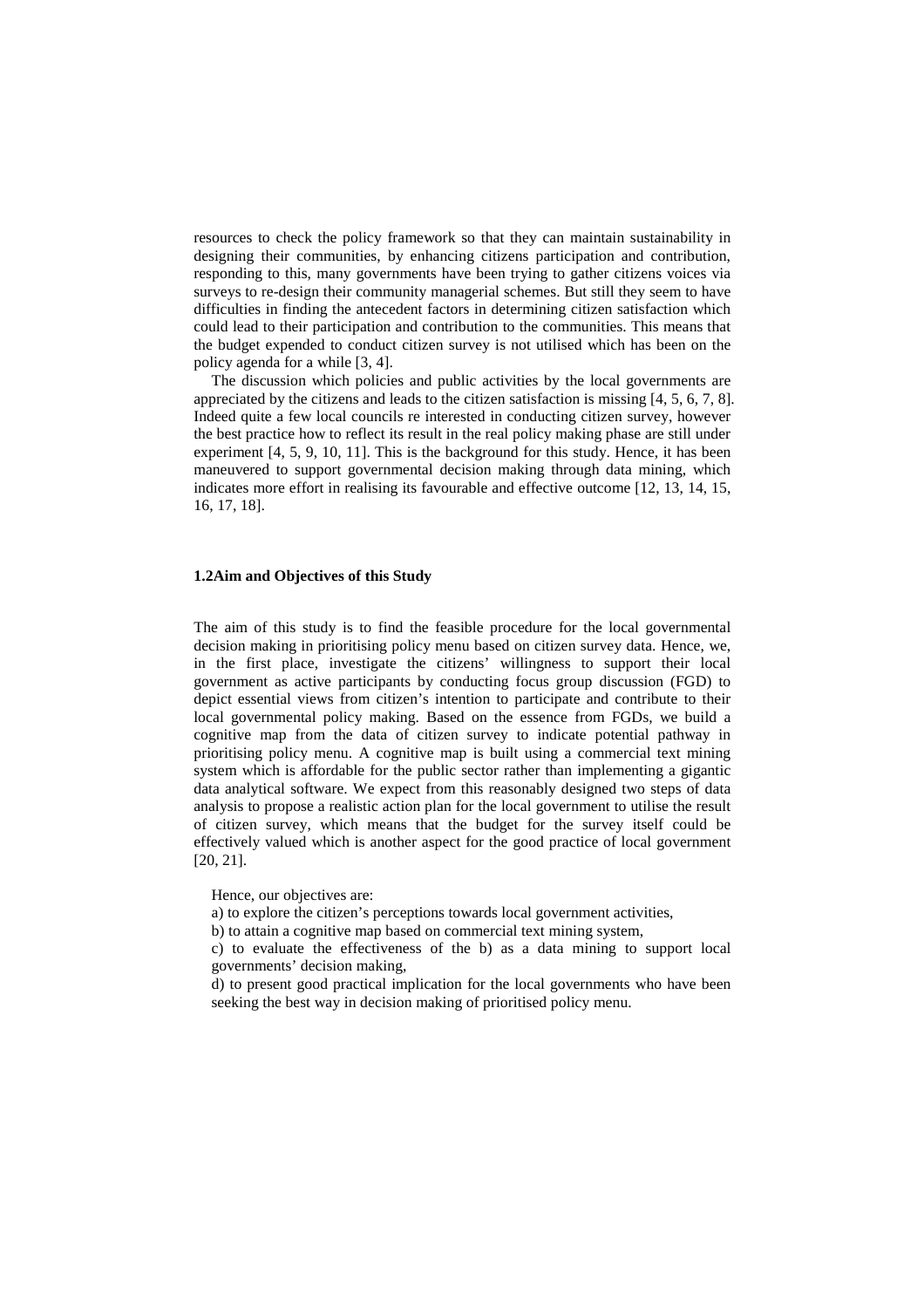# **2Literature Review**

#### **2.1Overall discussion**

Crowley and Coffey [22] pointed out that Bridgman and Davis [23] have argued that 'ideally government will have a well developed and widely distributed policy framework, setting out economic, social and environmental objectives', hence local governments should aim at reconnecting with community priorities and at redirecting macro-policy setting away from a preoccupation with economic priorities, respectively. Irimia [24] analyses the political framework and citizens satisfaction based on a socio-cultural perspective and found we can come closer to the intangible aspects and hidden antecedent factors realizing their satisfaction. Then next question should be how to prioritise policy menu among various dimensions of those. Also how to support the best decision making to satisfy citizens in maintain them loyal to the government has been on the agenda up today [12, 19].

#### **2.2Satisfied citizens and positive support towards the local governments**

There are also discussions about citizens' psychological aspects also for the debate of their satisfaction. Cordes et.al. [25]investigate the application of contingent valuation in social capital, attachment value and rural development. Crawford et.al.[26]debate the need for the value of community participation [5, 25, 26, 27, 28, 29, 30, 31]. Robison and Flora [33] resent a social capital paradigm that includes social capital, socio-emotional goods, attachment values, networks, institutions and powers. Julian and Ross [34] explore infrastructure and functions to serve as a foundation for collaborative community problem solving. Yoshitake and Deguchi[35]analyse a Japanese case of the town planning in the depopulation era to indicate that the residents' community attachment and human encounters, mutual understanding and discreet leadership could be essential. They evaluate this aspect of citizens' perception as a positive inclination and supportiveness towards their own local government [17, 36].

Regarding citizen participation and their satisfaction, Bedford et.al. [37] debate the extent to which collaborative approaches to planning and decision making are capable of giving precedence to the concerns of the public or of promoting trust in local institutions, indicating that the possibility of new participation practices associated with the development control process to determine citizens satisfaction level. Noworól[38] contribute to an understanding of the influence of social capital on the contemporary community management, also Olsson [39] discuss why and how to lead local citizens and their values into account in urban management and planning. Similarly, Martin and Morehead [40] discuss the importance of civic governance and civic infrastructure, implying that civic engagement, inclusiveness, leadership, participation, community vision, diversity and networking as elements are fundamentals for the civic governance in realising citizens satisfaction. Perhaps we could name this 'civic infrastructure'.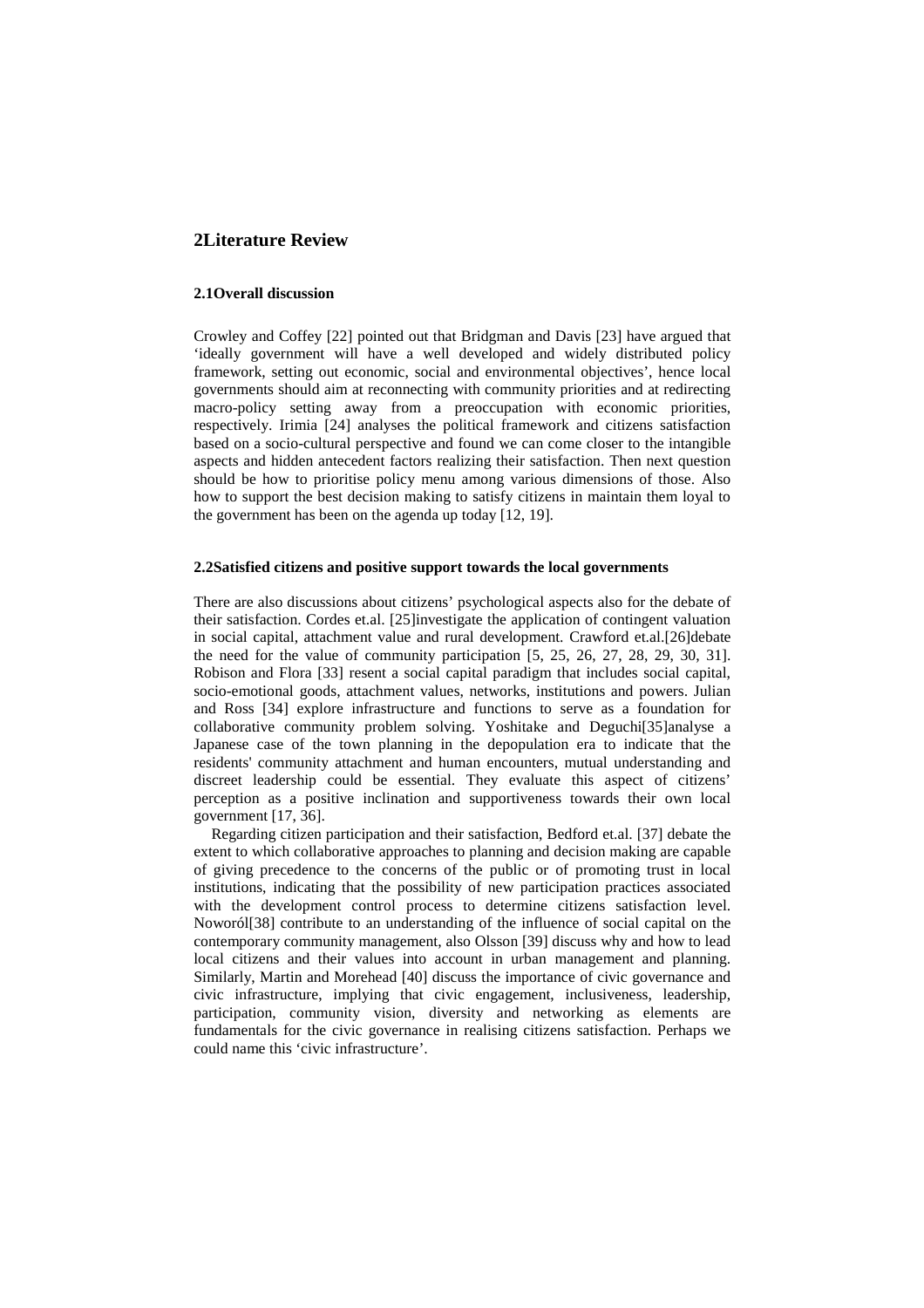#### **2.3Health and welfare policies and satisfaction in the ageing era**

Warburton et.al.[41]debate that effective policy responses to the ageing of the population are a priority area for government and non-government agencies, Williams and Pocock[42] also debate how to cope with population portfolio changes which had a major impact especially social policies such as health and welfare matters. It is inevitable for us to discuss health and welfare policies and citizen satisfaction in this ageing era [43, 44, 45]. Caldwell et.al.[44]indicate the concept of the ageing population is one that has generated much debate and discussion at global, national and local levels. Julian and Ross [34] also debate researchers should focus on problem solving in the health, education, and social services arenas. Mitchell and Shortell[46] introduce the concept 'community health partnerships' as voluntary collaborations of diverse community organisations in order to pursue a shared interest in improving community health. Here again we can see the area which citizens' views should be reflected to collaborate in choosing a good policy framework [7, 47, 48].

#### **2.4Social infrastructure improvement and its decision making**

Social infrastructure issues should be another factor influencing citizens' satisfactory level. Work, Patrick and Roseland[49]analyse the importance of developing community in the residential areas, indicating that specific physical and social infrastructure in the residential area and the workplace should be prioritised on the political agenda. Dabinett[50]analyse urban areas where we should pursue a range of regeneration policies. Marshall [51]shows how distinctive the UK context has become since the 1990s, with the new legislation emerging from the political economy of powerful infrastructure industries, interacting with the particular configuration of interests represented by the New Labour government. Similarly also in Australia, as McShane [36] debated the importance of a management of community infrastructure by local governments, coping with a shortfall to maintain ageing physical assets. However, the policy seems to rely on a model of local government as a service provider only that is inattentive to new interests in community building and governance and takes limited account of the wider social value of community facilities [29, 36, 45, 52]. This means that the issue how and to what extent local governments should implement its infrastructure refurbishment is on the policy agenda. Decision support procedure is required [40, 53].

# **2.5Environmental beautification**

The improvement of rural or city environment have been oriented toward raising the level of living standard for the citizens, since 1970's in Japan especially in Japan for local towns and cities after the high economic growth [54]. The economic growth caused some issues such as the surplus of farm products, the air and water pollutions, heavy traffics on roads, and nature destructions in rural areas [54, 55]. The movement for beautification of city environment has risen since 1980, affected by the German movement to 'make our village beautiful' [54]. Then next question should be the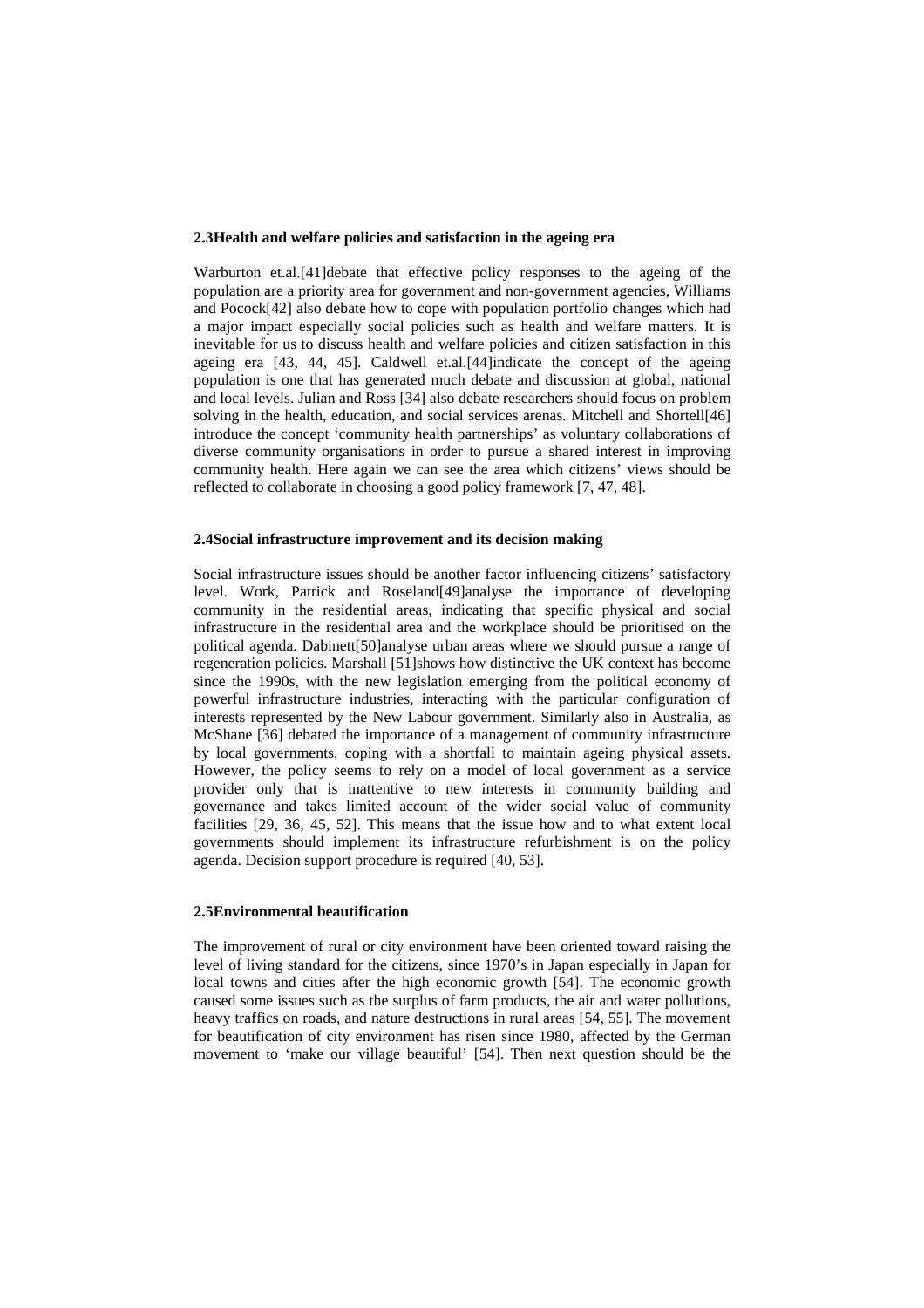factor of 'beautification' could enhance citizen's attachment or loyalty to their local area or not  $[56, 57]$ . Fransico $[57]$  proves that willing to pay (WTP) for an improvement in urban aesthetic values are significant, even he indicates that WTP for urban aesthetic improvements increases more than proportionally as income rises, which implies that improving city aesthetics are valued by citizens. This debate is compatible with Shigeoka [54]'s argument that community aesthetics has developed to bring up the love for their own homeland.

# **2.6City vibrancy**

Age-friendly city components are presented by Kennedy [58], whereas he emphasises the importance of re-imagining city with aging-in-place communities should be vibrant enough to attract young people, while welcoming older people to stay in their same community for a lifetime.Ghahramanpouri et.al.identify contributing factors for urban social sustainability, indicating that town vibrancy could be the basis in the aging era. Similarly scholars debate the impact of city buzz and vibrancy as one of the factors to attract people to vitlise the relevant communities which could contribute to the sustainability of the area [60, 61, 62].

There are several research and case studies to explore factors which could enhance the city attractiveness, some scholars depict importance of city vibrancy as an origin for the sustainability with loyal citizens to the area [62, 63, 64, 65, 66, 67, 68]. Moreover social entrepreneurs formally or informally generate community associations and networking that could produces favourable social outcomes [69].

## **2.7Trust for local government**

Trust can relieve the tension between managerial flexibility and political accountability in the modern administrative state [30], whereas there is an accumulation of researches analysing that trust in government will lead to support for central and local governmental actions, further citizen commitment to the governments would enhance public involvement [70, 71, 72, 73]. Moreover quite a few scholars have explored the impact of trust as an antecedent factor to influence citizen satisfaction towards their governments [11, 74, 75].

### **2.8Research questions**

Following the literature review above, the research is designed to find out how citizens evaluate and perceive governmental policy making in their local government and to provide explanations of why they regard particular issues important in the context of their citizenship. To answer this question, we explore the citizens' willingness to participate and support their local governmental policy designing, which is going to be followed by the evaluation of the cognitive map attained from the citizen survey result.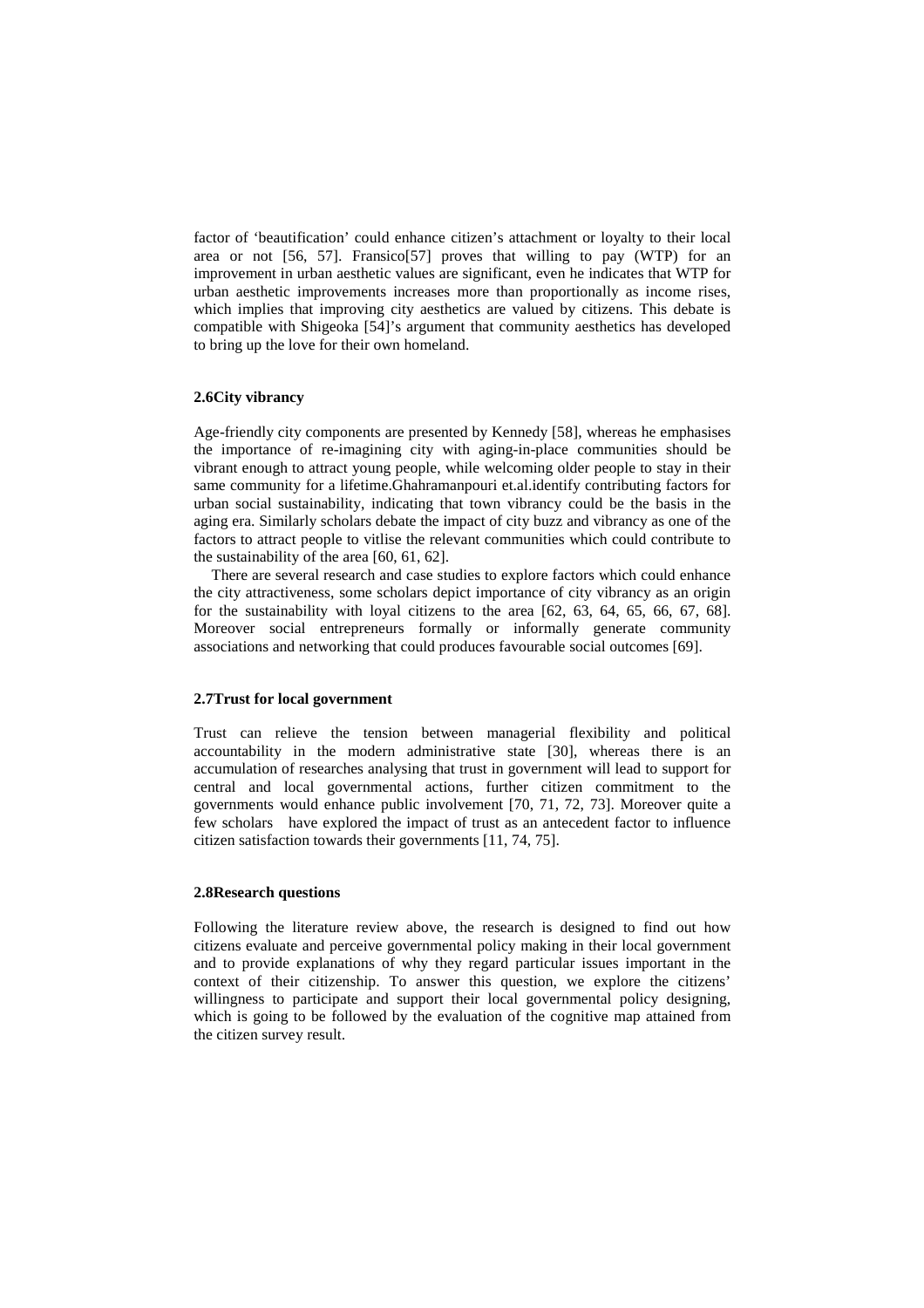# **3 Methodology**

This research is conducted based on two phases, both are qualitative approaches; FGD and cognitive mapping.

The academic interest in the decision-making processes is concerned with human behaviours. In this context, to understand what is happening, it is important to focus on meanings [76]. Focus groups were chosen as being an appropriate methods of eliciting meanings [77]. The method is also efficient, being capable of obtaining a good set of citizens' views in an efficient way. Inductive approaches were taken so that the views attained from FGD were those of the citizens who are willing to present their opinions in a supportive way, which are not determined by the prescriptive approaches that are conducted in positivist research [77].

Cognitive mapping is a qualitative technique designed to identify cause and effect as well as to explain causal links [77].It is used to structure, analyse and make sense of problems [77]. There are a small number of computer programs that can be used to conduct this type of work. As our aim is to evaluate the applicability of supportive decision making software, so as a material for doing it, we conduct text mining based on a relevant commercialised software to attain a cognitive map of informants.

# **3.1FGD and data gathering**

18 citizens aged 35 and over volunteered to participate in our FGDs, they were divided into three groups and facilitated by one of the authors for active collaborative discussions. [77]presents the importance that researcher's notion of what a focus group is will influence the quality and therefore the utility of responses received, categorising in three types of focus groups which are phenomenological interactioncentred focus groups, clinical focus groups and exploratory research. An exploratory research being most common to examine a topic quickly and at low cost before conducting follow-up survey [77].

Participants to our FGD are diverse with regard to demographic characteristics, and they are asked to respond to three general questions:

-Are you willing to contribute to and support the policy making of your local government?

-What do you perceive the barriers to implement effective public participation?

-How can you evaluate the current citizen participation in prioritising the best portfolio of policy menu?

Followed by free conversation and discussion among the participants facilitated by the authors with a guidance from a perspectives how to support decision making with active citizens' supportive participation.

The discussions lasted for about two hours each group and were recorded and transcribed. In the first stage of the analysis, we coded the transcribed interviews and discussions individually, using a qualitative form of content analysis which was suggested by Corbin and Strauss [78]. In the second stage of analysis, we will put the data into the text mining system to obtain a cognitive mapping to create visualised categorical themes which should indicate citizens' perceptions for the prioritised policy menu.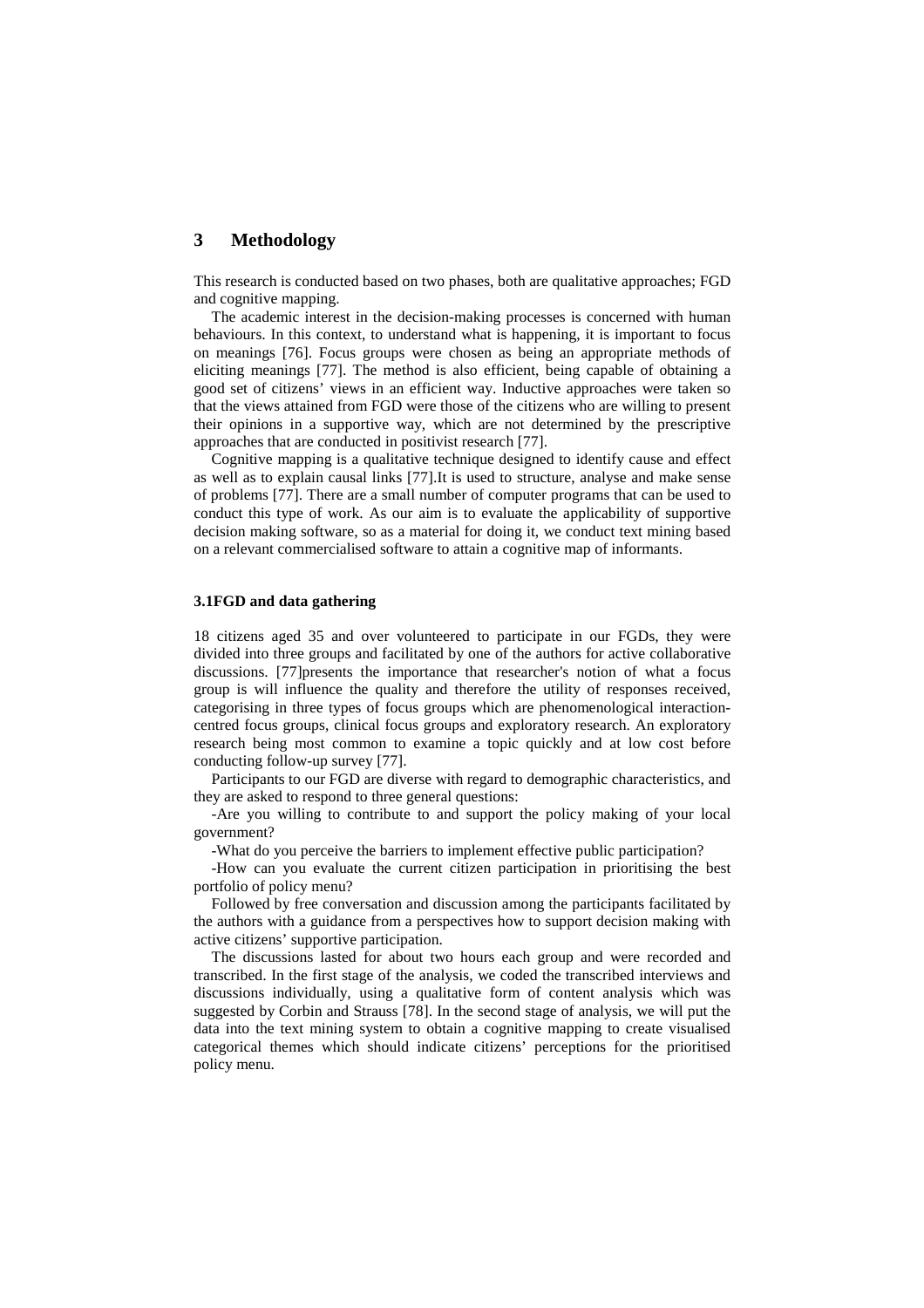### **3.2Cognitive mapping of the citizens' perception**

During the FGDs, the interviews were facilitated and guided by the researcher and invited to discuss freely issues relating to the local governmental activities. As our aim is to explore the possibility to support local governmental decision making, we will create the map to be able to focus on the most prioritised areas to decide the holistic policy menu which could make their citizens satisfied with their local governments. Cognitive map has been utilised by researchers as one of the idealistic method to visualise the perceptions of interviewees to explore the best option in responding to the research questions [14, 77].

# **4 Analysis and findings**

## **4.1FGDs exploring citizens' willingness to participate in policy designing**

From three FGDs with a variety of participants, there are quite a divers comments were collected.

## **Disappointment for the lack of the opportunities to participate in governmental decision making**

The first category of the comments could be summarised that citizens are ready to contribute to their local governments but still they are not satisfied because of lacking of the opportunities to do so.

A: 'We would like to see more public policies are reflecting our views, however we are not feeling that our views are used by local governments which is a shame' (male, 50s).

B: 'The local government seems to have tried a lot to attract citizens to have more interest in their activities but still we are not sure how to contribute to our own government' (male, 40s).

C: 'It is nice for us to be contributors to the local governments, but being a citizen committee members are too difficult for our age as we have so many other thing to do such as growing our small kids' (female, 30s).

#### **The utilisation of the result of citizen survey**

The second category could be summarised as the result of citizen survey.

D: 'The local government has conducted several citizen surveys, what happened to the result, we are not sure….' (male, 40s).

E: 'It is common for the public sectors to conduct some kinds of surveys, but the conduct itself is now their aim, what happened to the result of those? We seldom hear about it. Strange!' (male, 30s).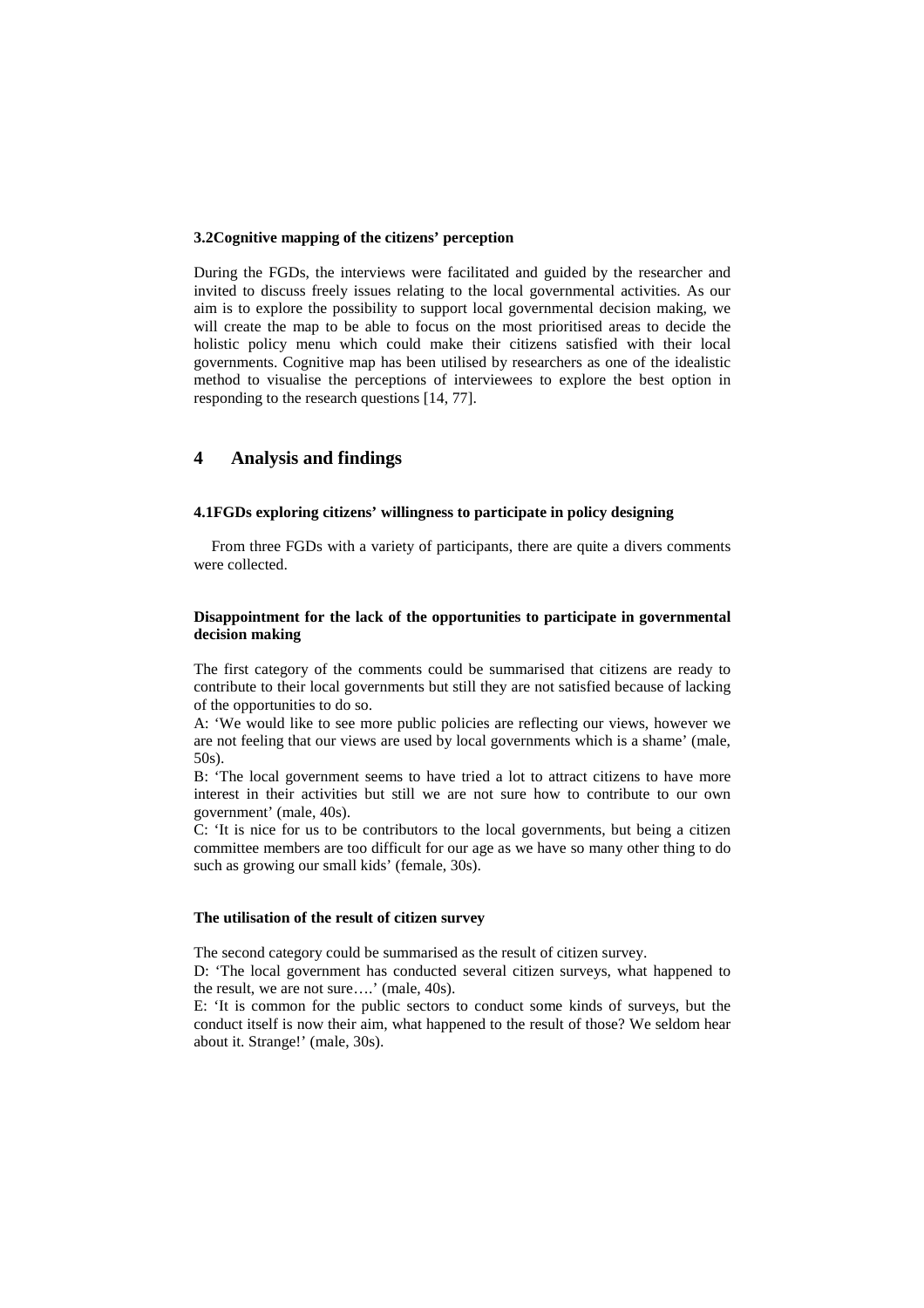F:'How could they make the most of the data of the survey? The bureaucratic organisations usually fail to make the most of it!' (male, 60s).

#### **The self-awareness as tax payers**

G: 'Of course it is their duty and responsibility to make it accountable how and what they decide based on our survey data, as everything was paid by our tax' (male, 50s). H: 'As a tax payer, it is our responsibility to contribute in decision making of the local government, but it is not clear by which occasion and procedure we can do so….' (female, 30s).

## **The barriers preventing citizens' support in decision making of local government**

Final category could be summarised as 'their perception of the barriers for the citizens to support governmental decision.

I: 'Silent majority. Not all of us would like to contribute to our own local government. The majority of the citizens are just sitting there, as free riders' (male, 50s)

J: 'The structure of the organization. It seems to be difficult for the government to share the views and opinions from us' (female, 60s).

K: 'The lack of communication between us. Some of the citizens are active and willing to support the government, however, the good pipe between us and the government is not robust enough to encourage our interaction towards the good collaboration to realise good policy menu' (male, 40s).

### **The outcome of FGDs**

As overviewed in the previous sections, citizens seem to have a doubt that their precious views through citizen survey is not utilised enough, although they are sincerely willing to contribute in supporting the governmental decision. Moreover, the result of the survey is not visualised clearly and feed backed to the citizens, which might affect their motivation in being active to support their government.

The outcome of the FGDs indicate that it is essential for the local government to feed back the result of the relevant survey to the citizens and in doing so, citizens' motivation to contribute to the local governmental activities could be enhanced and through this path the trust between citizens and governments could be nurtured which could build the good basis as a platform on which all of the stakeholders of the government could collaborate in designing ideal policy menu.

## **4.2Building a cognitive map based on text mining**

Following the FGDs, we now are going to the next stage to build a cognitive map using the result of citizen survey. To make the result visualised could be effective for enhancing the understanding level of the survey result among citizens, at the same time, it could be useful to evaluate the holistic views which policy activities are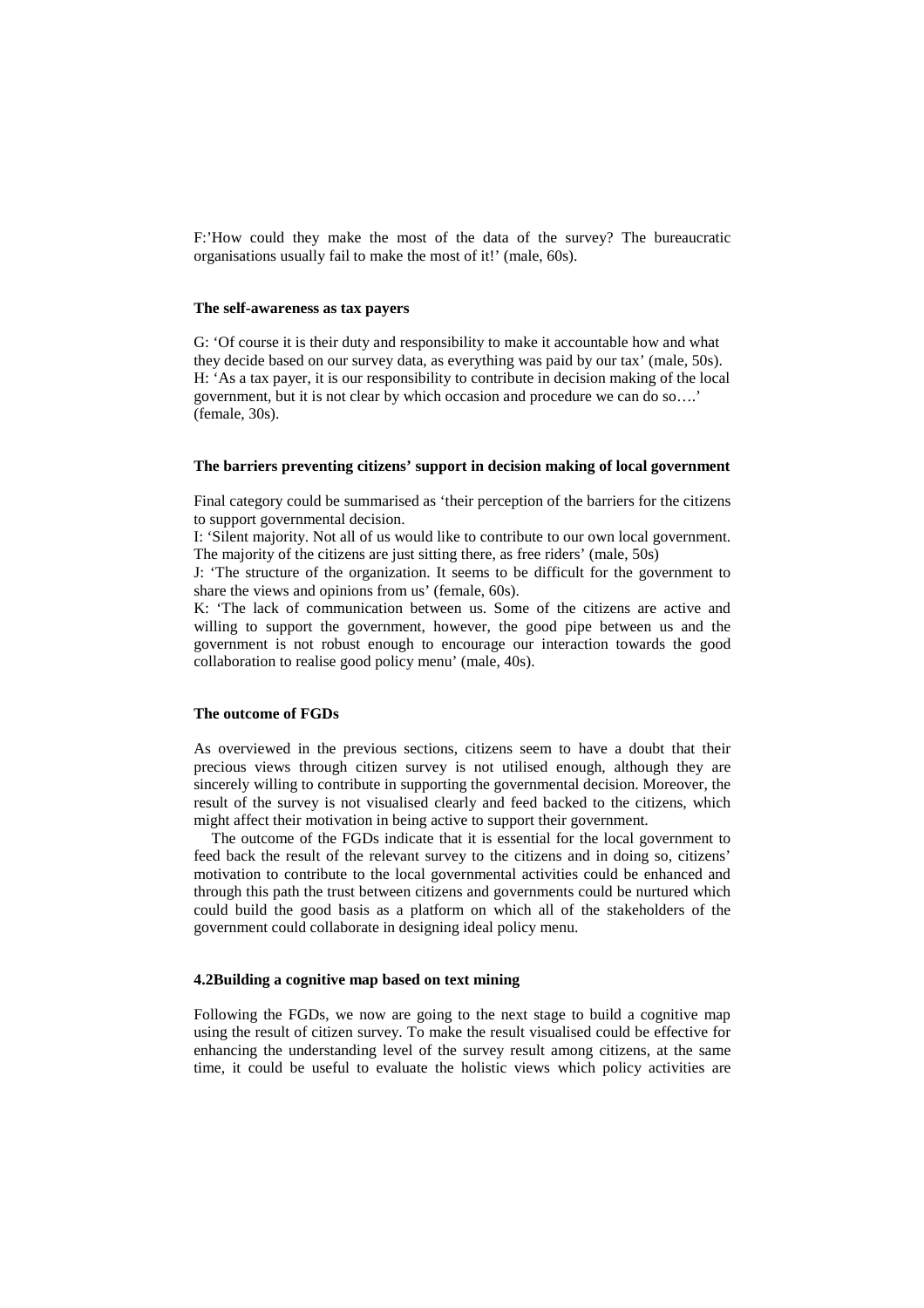prioritised by citizens which could be a good material for the governmental decision making.

## **Procedure**

To attain a cognitive map, we implement SPSS text analytics for survey version 4.0.1. There are several software available, but as an experimental basis, we decided to use this as we usually analyse the data quantitatively based on SPSS systems.

Figure 1 shows the process of data preparation on this system. We use 1204 comments from survey participants.



**Fig.1.** Text mining procedure

# **Setting categories**

Before starting text mining, we are required to set categories to analyse the dataset. Chart 2 shows the screenshot of the setting. In this case, we analyse all of the 'nouns', then categorise 'good/bad', 'satisfied/unsatisfied', 'bad/worrying/anxiety', 'please/ask', 'proposition/warn' and 'trouble/improvement'. SPSS text analytical protocol is eligible for the unique Japanese linguistic characteristics, hence we also check our analysis will consider Japanese language context as well.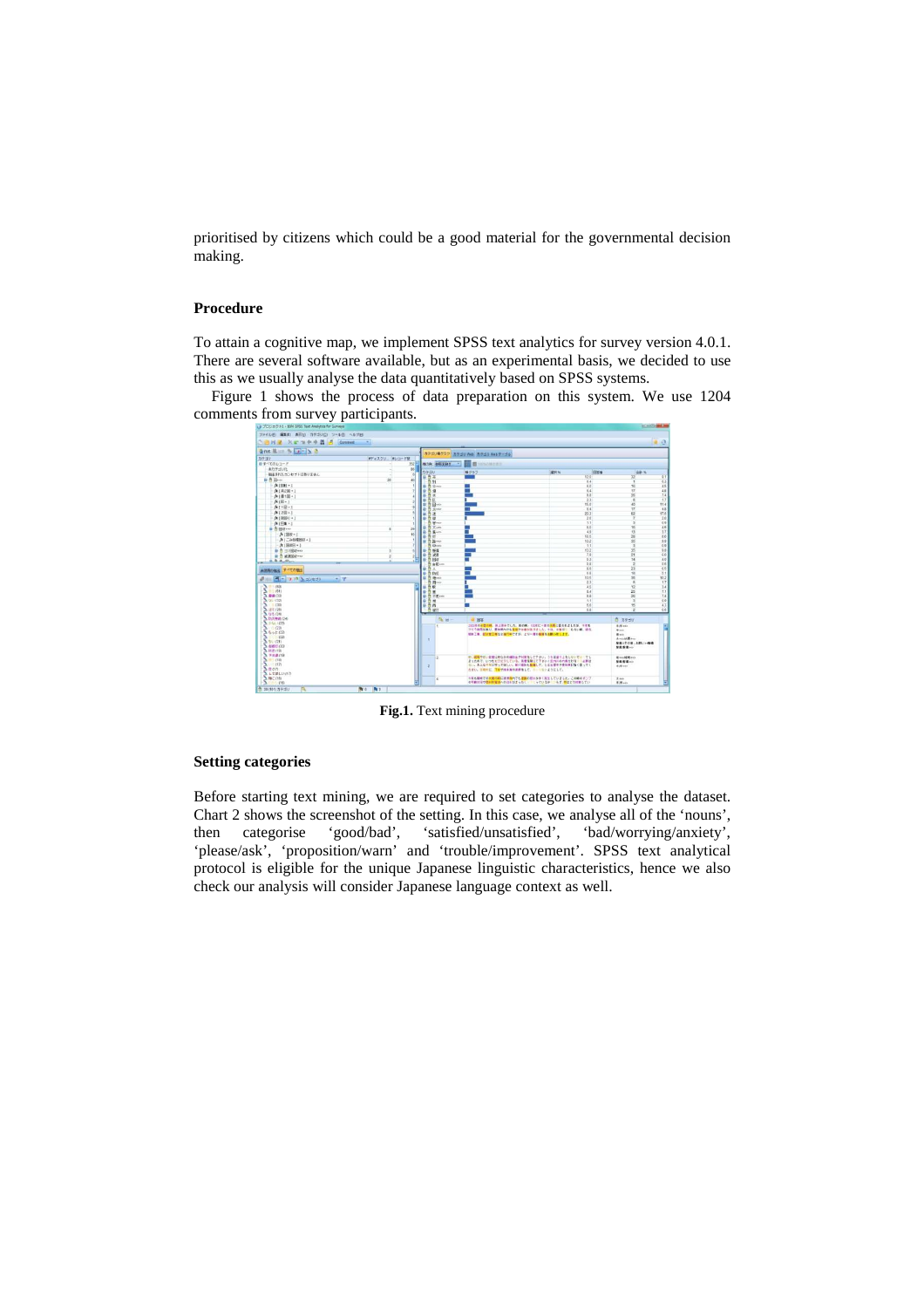|                          | バターンタイプでカテゴリを構造化: 《名詞》                          |              |   |          |
|--------------------------|-------------------------------------------------|--------------|---|----------|
| 選択                       | タイプ1                                            | タイプ2         |   | すべて選択(A) |
| $\blacktriangledown$     | <名詞>                                            | $\leq$       | × |          |
| $\overline{\mathcal{A}}$ | <その他 - 要望>                                      | <名詞>         |   | 選択しない(N) |
| $\checkmark$             | <悪い - 悪い>                                       | <名詞>         |   |          |
| ∛                        | <悪し) - 不満>                                      | <名詞>         |   |          |
| ∛                        | <悪し) - 不安>                                      | <名詞>         |   |          |
| ₩                        | <その他 - お願い>                                     | <名詞>         |   |          |
|                          | <良い - 良い>                                       | <名詞>         |   |          |
| F                        | <その他 - 提案・忠告>                                   | ≪名詞>         |   |          |
| <b>Frit</b>              | <悪い-困っている>                                      | <名詞>         |   |          |
| 手法                       | ◎ 言語学的手法に基づきカテゴリを作成する<br>◎ 出現頻度に基づく手法でカテゴリを作成する | 詳細設定<br>詳細論定 |   |          |

**Fig. 2.** Categories setting



**Fig. 3.** Grid and categorization

# **4.3Grid and categorisation**

Following this preparation, we attain grid layout of the key words and Figure 3 shows our categorisations with red circles. Grid layout indicates which words are close and which are frequently appeared in the comments of the survey participants.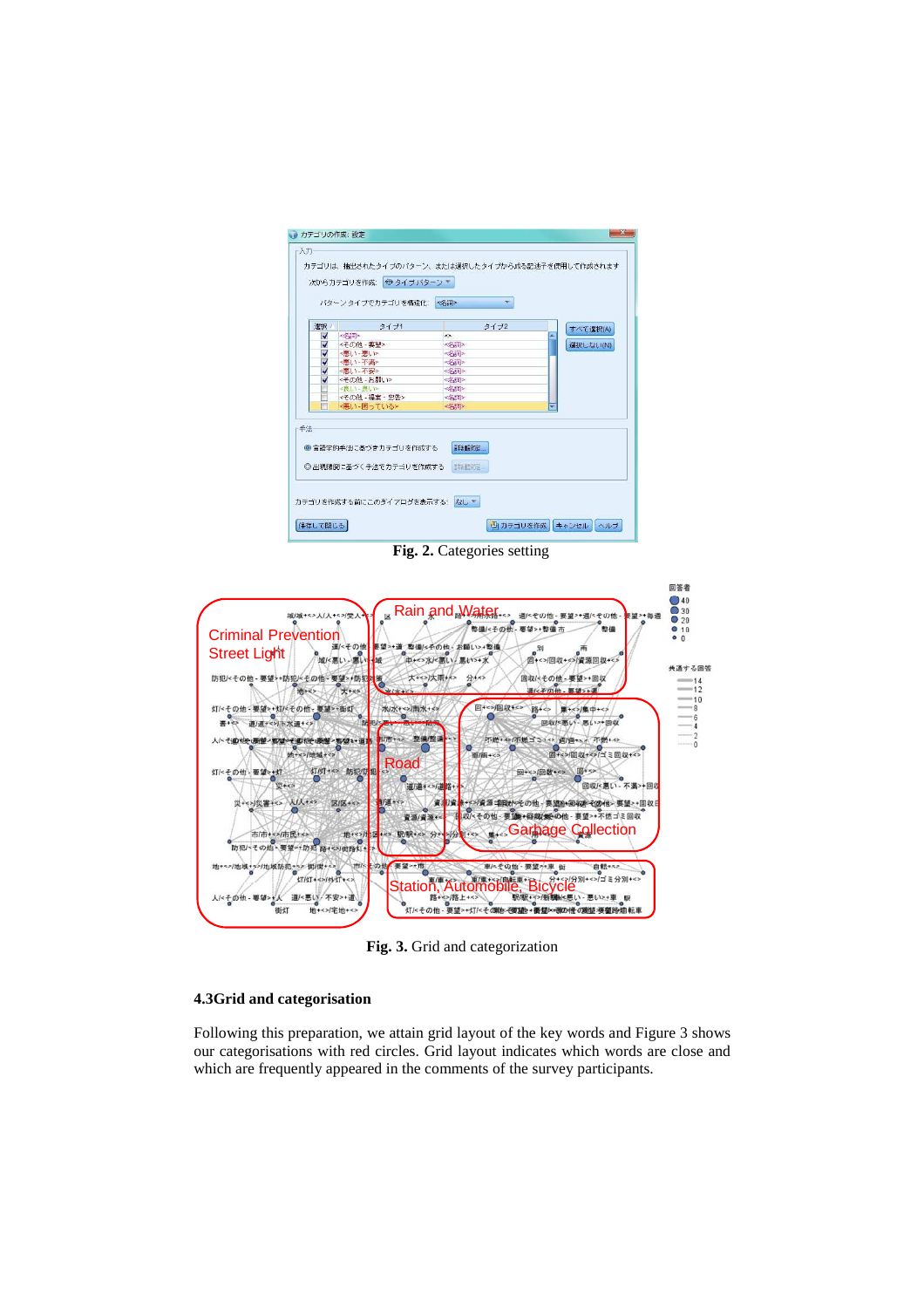Based on the information of this grid layout, we categorise five groups as the policy menu which citizens perceive important to implement; 'security on the street at night', 'water and flooding prevention', 'road construction', 'collect the rubbish' and 'parking lots in the station'.

# **5 Discussion and Conclusion**

#### **5.1Discussion**

From our analyses of the first phase as FGDs of activated participants, there are several key words were depicted. Among those, we could estimate those who are willing to contribute to the local government have noticed some barriers in doing so because of the bureaucraticoraganisation, and also they perceive the lack of instruments by which their views are reflected in policy selection by their local government. Moreover they appreciate governmental attitudes to implement citizens' views via conducting citizen survey, however, they seem to be frustrated with the vague outcome what and how those views were utilized in the governmental actions. Hence our first phase of research can conclude that it is required for the local government to introduce some solid procedure to depict essence from the survey result and enhance communication with conductor and participants for the citizen survey.

 Bearing this in mind, we built a cognitive map indicating which categories of policy actions are perceived by citizens as prioritized fields of policy menu which is shown as the figure 3. As it shows, there are five areas which citizens prioritised, all of those are quite daily-life based issues, quite different scenery was attained compared to the outcome of previous literature discussion which is an interesting finding. In our section 2, we surveyed the relevant literature review to present some essential fields such as indicate some health and welfare policies and city beautification, however we found out other elements such as security on the streets at night, improvement of roads and parking lots of stations and prevention of flooding. In other words, citizens seem to perceivemore importance on the public activities in the basic security related fields.

 Indeed, social capital implication which prevailed in Cabinet Office Initiatives, Japan [79], nurturing community bonding and commitment has been discussing quite a long time since then as social capital could be helpful for building sustainable communities, however, perhaps this kind of 'social capital' debate is applicable only when basic infrastructure is solid to enable citizens feel secured in the community. Moreover, even elderly people would prefer to prioritise social infrastructure improvement rather than health and welfare policy, which could imply that we should once again re-consider the layout of policy agenda in the local community[25, 26, 34].To be able to present this ironical gap with theoretical discussion and reality of citizens' perception could be discovered by building cognitive map based on the citizen survey result, which indicates its usefulness and applicability in supporting local governmental decision making.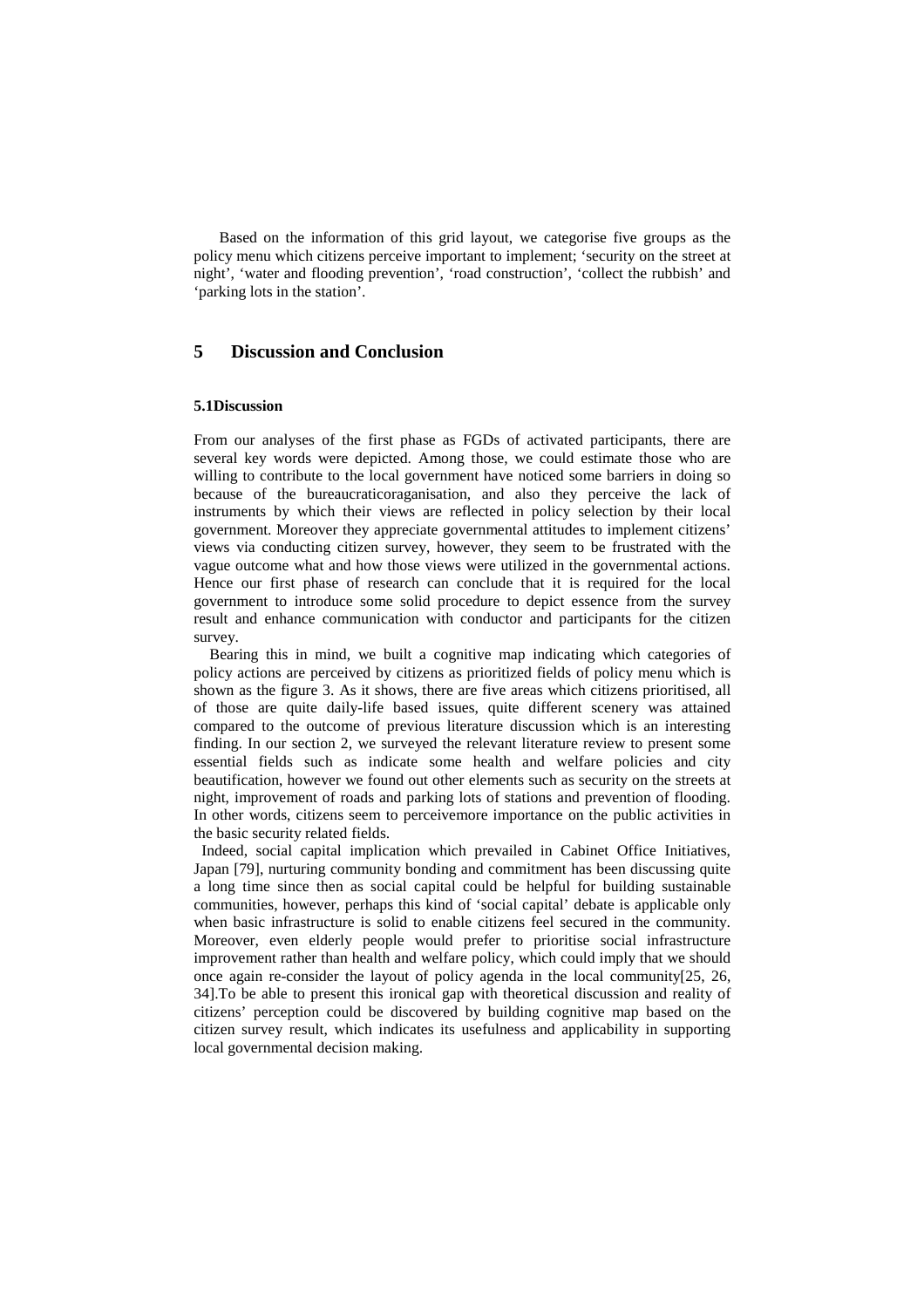### **5.2Limitations and recommendations**

The content of this study could contribute in providing the feasible supporting system for the local governmental decision making. Especially considering the tight budget circumstances, it is essential for them to implement effective system to conduct reasonable policy selection. However, this research should be deepened with a specific scope how the local governments plan and conduct effective citizen survey in the first place. Otherwise, we can obtain the robust origin for our cognitive mapping to depict their perceptions useful for them to analyse and explore their real views in the community governance context. In addition, how to analyse the relations among policy menu and achievable political goals 'how to realise citizen satisfaction' is still on our research agenda.

In reality, when implementingthe policy menu, the budget limitations and other political issues exist always there, which should be discussed at the same time.In this study, only several policy fields are discussed with relevant literature, however many other issues are also interrelated with the real policy actions holistically, hence it should be our social researchers' responsibility to support local governmental practices with provision of feasible decision support systems with trial and error experiments based on the cooperation and collaboration with stakeholders which could contribute to the local communities in the end. Through these actions, the real sustainable relationships among local government and citizens could be achieved via enhancing citizen satisfaction and their commitment, by finding antecedent factorsrealisingtheir satisfaction and trust towards their local government [5, 20, 21]. The authors would like to continue the relevant study so that we could produce more robust proposal in supporting the governmental decision making in choosing the best combination of prioritised policy menu.

As another limitation, in this project, we could not enhance our research scope to policy makers perceptions of whose opinions and views are critical in integrating in the holistic proposal of this data analysis. We acknowledge this limitation as essential to be mitigated as they are responsible for policy making in most representative democracies.

Moreover, the informants of this dataset are only over  $30+$  years of age, which might have caused an imbalance of the data variance. Hence when we build a proposal of this procedure to the practices in the reality, we should conduct another data collection and test of the usefulness of this software based on a broader and better balanced age bands of respondents.

# **References**

- 1. National Land Council, Japan (2011) "Long-term View of the Country" Interim Daft Outline http://www.mlit.go.jp/common/000135837.pdf [26/10/2015 Accessed]
- 2. Ministry of Land, Infrastructure, Transport and Tourism (2013) "White Paper on Land, Infrastructure and Transport in Japan 2012 "http://www.mlit.go.jp/english/whitepaper/2011.pdf  $[16/10/2015$  Accessed]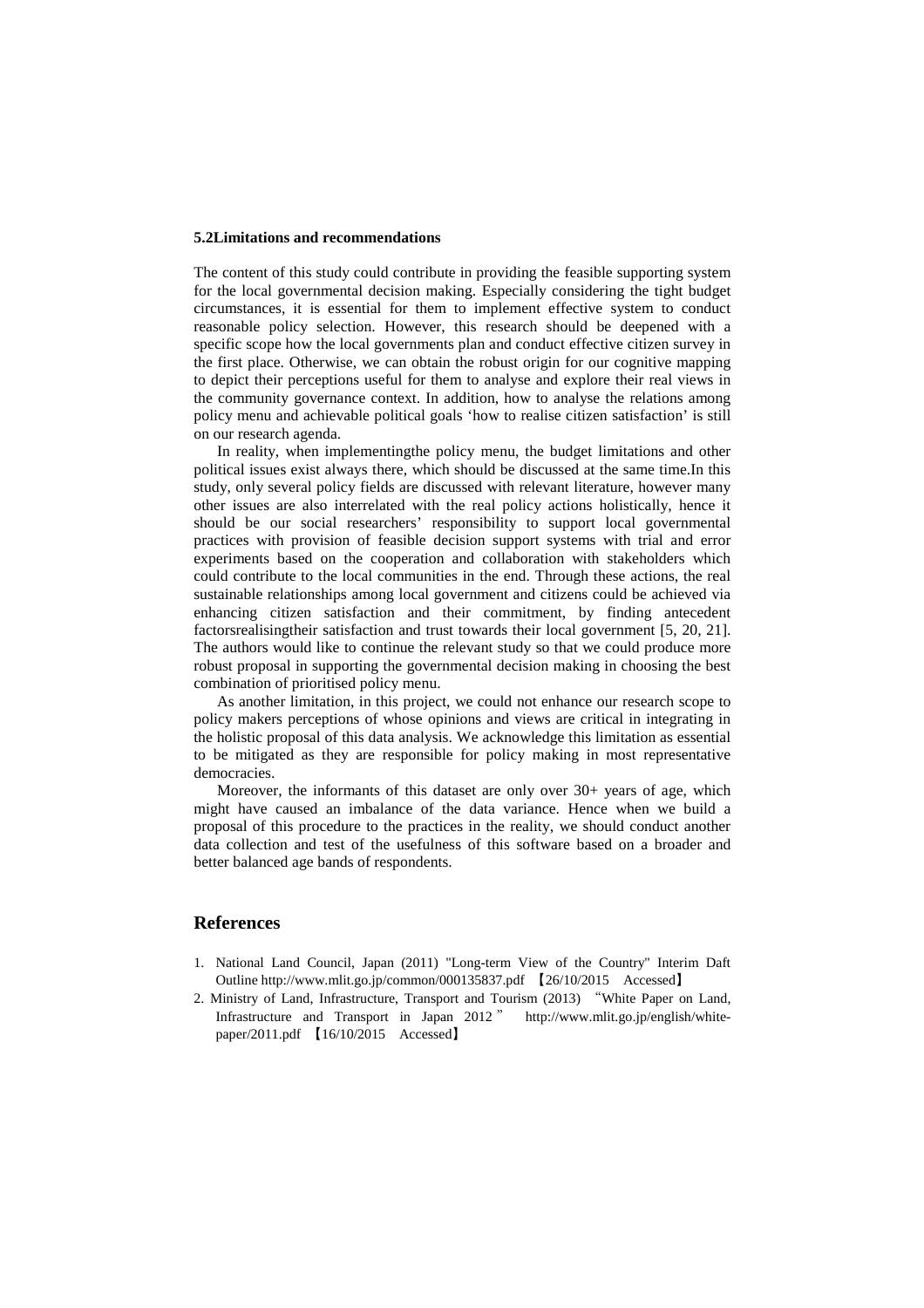- 3. Watson, D. J., Juster, R. J. and Johnson, G. W.: Institutionalized use of citizen surveys in the budgetary and policy-making processes: a small city case study. Public Administration Review, 51, 232-239 (1991)
- 4. Herian, M. N. and Tomkins, A. J.: Citizen Satisfaction Survey Data: A Mode Comparison of the Derived Importance–Performance Approach. American Review of Public Administration, 42 (1), 66-86 (2012)
- 5. Kelly, J. M. and Swindell, D.: A Multiple–Indicator Approach to Municipal Service Evaluation: Correlating Performance Measurement and Citizen Satisfaction across Jurisdictions. Public Administration Review, 62 (5), 610-621 (2002)
- 6. Brown, T.: Coercion versus Choice: Citizen Evaluations of Public Service Quality across Methods of Consumption. Public Administration Review, 67 (3), 559-572 (2007)
- 7. Dowding, K. and John, P.: Voice and choice in health care in England: understanding citizen responses to dissatisfaction. Public Administration, 89 (4), 1403-1418 (2011)
- 8. Greasley, S. and John, P.: Does Stronger Political Leadership Have a Performance Payoff? Citizen Satisfaction in the Reform of Subcentral Governments in England. JOURNAL OF PUBLIC ADMINISTRATION RESEARCH AND THEORY, 21 (2), 239-256 (2011)
- 9. Kelly, J. M.: The Dilemma of the Unsatisfied Customer in a Market Model of Public Administration. Public Administration Review, 65 (1), 76-84 (2005)
- 10. Poister, T. H. and Henry, G. T.: Citizen ratings of public and private service quality: A comparative perspective. Public Administration Review, 54 (2), 155 (1994)
- 11. Morgeson, F. V.: Expectations, Disconfirmation, and Citizen Satisfaction with the US Federal Government: Testing and Expanding the Model. Journal of Public Administration Research & Theory, 23 (2), 289-305 (2013)
- 12.Lourenco, R. P. and Costa, J. P.: Incorporating citizens' views in local policy decision making processes. DECISION SUPPORT SYSTEMS, 43 (4), 1499-1511 (2007)
- 13. Ranerup, A.: Decision Support Systems for Public Policy Implementation: The Case of Pension Reform. Social Science Computer Review, 26 (4), 428-445 (2008)
- 14. Moreno-Jiménez, J. M., Cardeñosa, J. and Gallardo, C.: Arguments That Support Decisions in e-Cognocracy: A Qualitative Approach Based on Text Mining Techniques. Visioning & Engineering the Knowledge Society. a Web Science Perspective, 427 (2009)
- 15. Rao, G. K. and Dey, S.: Decision Support for e-Governance: A Text Mining Approach (2011a)
- 16. Rao, G. K. and Dey, S.: Text mining based decision support system (TMbDSS) for Egovernance: A roadmap for India [Conference Paper]. Vol. 198 CCIS (2011b)
- 17. Mostafa, M. M. and El-Masry, A. A.: Citizens as consumers: Profiling e-government services' users in Egypt via data mining techniques. International Journal of Information Management, 33 (4), 627-641 (2013)
- 18.Fleming, L. E., Haines, A., Golding, B., Kessel, A., Cichowska, A., Sabel, C. E., Depledge, M. H., Sarran, C., Osborne, N. J., Whitmore, C., Cocksedge, N. and Bloomfield, D.: Data mashups: potential contribution to decision support on climate change and health. International Journal Of Environmental Research And Public Health, 11 (2), 1725-1746 (2014)
- 19.De Cnudde, S. and Martens, D.: Loyal to your city? A data mining analysis of a public service loyalty program. Decision Support Systems, 73, 74-84 (2015)
- 20. Stipak, B.: Citizen Satisfaction With Urban Services: Potential Misuse as a Performance Indicator. Public Administration Review, 39 (1) (1979)
- 21. Van Ryzin, G. G.: Testing the Expectancy Disconfirmation Model of Citizen Satisfaction with Local Government. Journal of Public Administration Research & Theory, 16 (4), 599- 611 (2006)
- 22.Crowley, Kate, and Brian Coffey: New Governance, Green Planning and Sustainability: Tasmania Together and Growing Victoria Together. Australian Journal of Public Administration 66 (1):23-37 (2007)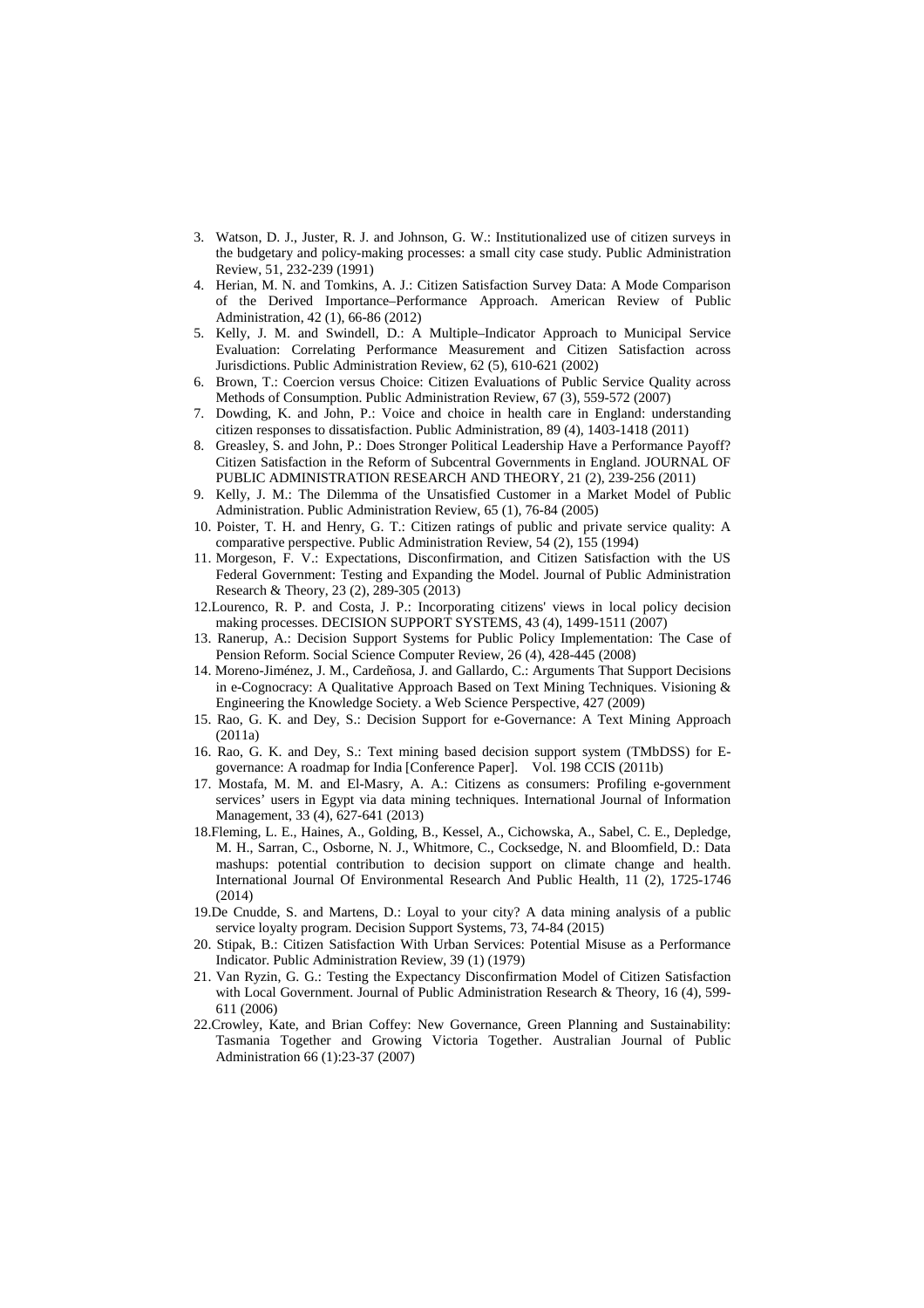- 23. Bridgman, P., and G. Davis, G..The Australian Policy Handbook. 2nd edition, Sydney: Allen and Unwin (2000)
- 24.Irimia, Horia: REGIONAL ECONOMY AND PUBLIC ADMINISTRATION. Annals of EftimieMurgu University Resita, Fascicle II, Economic Studies:199-202 (2011)
- 25.Cordes, Sam, John Allen, Richard C. Bishop, Gary D. Lynne, Lindon J. Robison, Vernon D. Ryan, and Ron Shaffer: Social Capital, Attachment Value, and Rural Development: A Conceptual Framework and Application of Contingent Valuation. American Journal of Agricultural Economics 85 (5):1201-1207 (2003)
- 26.Crawford, Pat, ZeniaKotval, Warren Rauhe, and ZeenatKotval: Social capital development in participatory community planning and design. TPR: Town Planning Review 79 (5):533- 553 (2008)
- 27. Smith, G. R.: Achieving Sustainability: Exploring Links Between Sustainability Indicators and Public Involvement for Rural Communities. Landscape Journal, 19 (1/2), 179 (2000)
- 28. Yang, K. and Callahan, K.: Citizen Involvement Efforts and Bureaucratic Responsiveness: Participatory Values, Stakeholder Pressures, and Administrative Practicality. Public Administration Review, 67 (2), 249-264 (2007)
- 29. Arvind, G. R.: The State, Local Community and Participatory Governance Practices: Prospects of Change. Proceedings of World Academy of Science: Engineering & Technology, 46, 697-708 (2008)
- 30.Cooper, C. A. c. e. w. e., Knotts, H. G. g. e. w. e. and Brennan, K. M. k. w. e.: The Importance of Trust in Government for Public Administration: The Case of Zoning. Public Administration Review, 68 (3), 459-468 (2008)
- 31.McIntyre, T. and Halsall, J.: Community governance and local decision making: Paper presented to the 'Diversity and Convergence: Planning in a World of Change' Conference. Local Economy (Sage Publications, Ltd.), 26 (4), 269 (2011)
- 32.Creighton, J. L.: The public participation handbook : making better decisions through citizen involvement / James L. Creighton [Bibliographies Handbooks Non-fiction]. San Francisco :Jossey-Bass, c2005. 1st ed (2005)
- 33. Robison, Lindon J., and Jan L. Flora: The Social Capital Paradigm: Bridging across Disciplines (Paul Wilson, University of Arizona, presiding) The Social Capital Paradigm: Bridging across Disciplines. American Journal of Agricultural Economics 85 (5):1187- 1193 (2003)
- 34. Julian, David A., and Ross, Melissa: Strengthening Infrastructure and Implementing Functions to Support Collaborative Community Problem Solving. Journal of Planning Literature 28 (2):124-134 (2013)
- 35. Yoshitake, Tetsunobu, and ChikashiDeguchi: Social capital development in a rural community based on exchange management with outsiders. TPR: Town Planning Review 79 (4):427-462 (2008)
- 36.McShane, I.: Social Value and the Management of Community Infrastructure. Australian Journal of Public Administration, 65 (4), 82-96 (2006)
- 37. Bedford, Tracey, Judy Clark, and Carolyn Harrison: Limits to new public participation practices in local land use planning. TPR: Town Planning Review 73 (3):311 (2002)
- 38. Noworól, Aleksander: Social Capital and Multilevel Territorial Management. The case of Poland.Kapitałspołeczny a wielopasmowezarządzanieterytorialne.PrzypadekPolski. 2:99- 110 (2011)
- 39. Olsson, K: Citizen input in urban heritage management and planning. TPR: Town Planning Review 79 (4):371-394 (2008)
- 40. Martin, S. A. and Morehead, E.: Regional Indicators as Civic Governance: Using Measurement to Identify and Act Upon Community Priorities. National Civic Review, 102 (1), 33-42 (2013)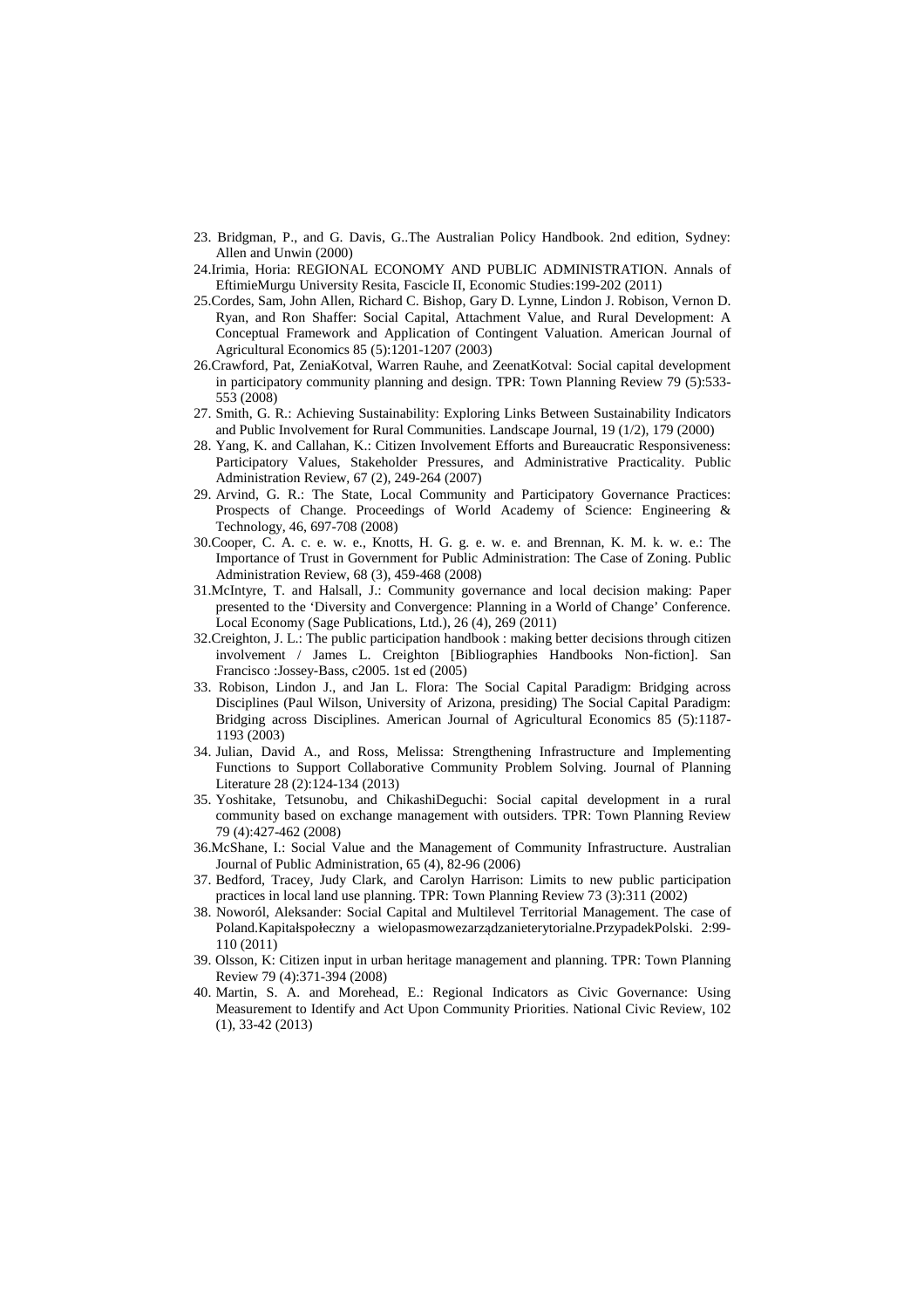- 41. Warburton, Jeni, Jo-Anne Everingham, Michael Cuthill, and Helen Bartlett: Achieving Effective Collaborations to Help Communities Age Well. Australian Journal of Public Administration 67 (4):470-482 (2008)
- 42. Williams, Philippa, and Pocock, Barbara: Building 'community' for different stages of life: physical and social infrastructure in master planned communities. Community, Work & Family 13 (1):71-87 (2010)
- 43. Barnes, M.: Users as Citizens: Collective Action and the Local Governance of Welfare. Social Policy & Administration, 33 (1), 73-90 (1999)
- 44. Caldwell, K., Saib, M. and Coleman, K.: The ageing population: challenges for policy and practice. Diversity in Health & Social Care, 5 (1), 11-18 (2008)
- 45.Corbett, S.: Review of The big society debate: A new agenda for social welfare? Critical Social Policy, 33 (1), 185-187 (2013)
- 46. Mitchell, Shannon M., and Shortell, Stephen M.: The Governance and Management of Effective Community Health Partnerships: A Typology for Research, Policy, and Practice. The Milbank Quarterly (2):241 (2000)
- 47.Driedger, S. M.: Creating shared realities through communication: exploring the agendabuilding role of the media and its sources in the E. coli contamination of a Canadian public drinking water supply. Journal of Risk Research, 11 (1/2), 23-40 (2008)
- 48.Jorna, F.: Going Dutch. Informatisation and Citizen-government Relations. Going dutch, lnformatisierung und Bürger-government relations., 2014 (1), 21-30 (2014)
- 49.Patrick, R.; Roseland, M: Developing sustainability indicators to improve community access to public transit in rural residential areas. Journal of Rural and Community Development; 1(1), Brandon:Department of Rural Development, Brandon University, 1-17 (2005)
- 50.Dabinett, Gordon:Realising regeneration benefits from urban infrastructure investment: lessons from Sheffield in the 1990s. TPR: Town Planning Review 69 (2):171 (1998)
- 51.Marshall, Tim: Reforming the process for infrastructure planning in the UK/England 1990- 2010. TPR: Town Planning Review 82 (4):441-467 (2011)
- 52.Jakaitis, J. and Stauskis, G.: Facilitating Sustainable Development of Urban Landscape by Involvement of Local Territorial Communities in Vilnius City. Architecture & Urban Planning, (5), 105-111 (2011)
- 53.Lemert, C.: Review of 'Genealogies of citizenship: Markets, statelessness, and the right to have rights'. American Journal of Sociology, 117 (3), 989-991 (2011)
- 54. Shigeoka, T.: The Improvement of Rural Life Environment and the Reconstruction toward Beautiful Rural Community in Japan. Journal of Rural Studies, 6 (2), 36-47 (2000)
- 55. Bookman, S. and Woolford, A.: Policing (by) the urban brand: defining order in Winnipeg's Exchange District. Social & Cultural Geography, 14 (3), 300-317 (2013)
- 56. Taylor, D. E.: Minority Environmental Activism in Britain: From Brixton to the Lake District. Qualitative Sociology, 16 (3), 263 (1993)
- 57.Fransico, J. P. S.: Are the Rich Willing to Pay for Beautiful Cities?: Income Effects on the Willingness to Pay for Aesthetic Improvements. Australasian Journal of Regional Studies, 16 (2), 233 (2010)
- 58.Kennedy, C.: The City of 2050 An Age-Friendly, Vibrant, Intergenerational Community. Generations, 34 (3), 70-75 76p (2010)
- 59.Ghahramanpouri, A., Abdullah, A. S., Sedaghatnia, S. and Lamit, H.: Urban Social Sustainability Contributing Factors in Kuala Lumpur Streets. Procedia - Social and Behavioral Sciences, 201, 368-376 (2015)
- 60.Daskon, C. and McGregor, A.: Cultural Capital and Sustainable Livelihoods in Sri Lanka's Rural Villages: Towards Culturally Aware Development. Journal of Development Studies, 48 (4), 549-563 (2012)
- 61.Harun, N. Z., Zakariya, K., Mansor, M. and Zakaria, K.: Determining Attributes of Urban Plaza for Social Sustainability. Procedia - Social and Behavioral Sciences, 153, 606-615 (2014)